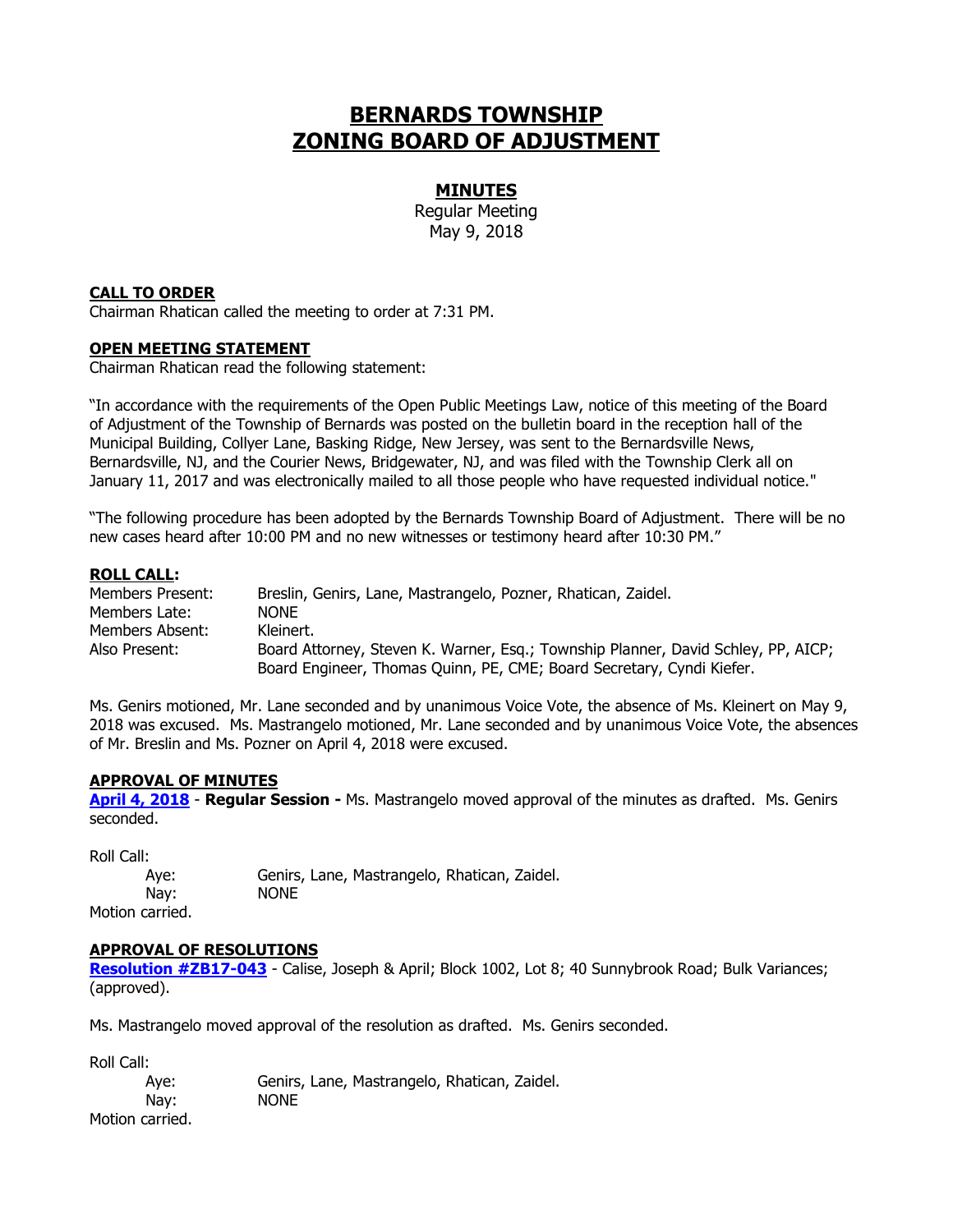# **Zoning Board of Adjustment May 9, 2018 Page 2 of 6**

**[Resolution #ZB18-008](http://www.bernards.org/Board%20Of%20Adjustment/Resolutions/2018/ZB18-004%20Laird%20Kendall%2080%20South%20Maple.pdf)** - Laird, Jean/Kendall, Martin; Block 1611, Lot 24; 80 South Maple Avenue; Bulk Variances; (approved).

Mr. Zaidel moved approval of the resolution as drafted. Mr. Lane seconded.

Roll Call:

Aye: Genirs, Lane, Mastrangelo, Rhatican, Zaidel. Nay: NONE

Motion carried.

**[Resolution #ZB18-003](http://www.bernards.org/Board%20Of%20Adjustment/Resolutions/2018/ZB18-003%20Kavouras%2016%20Lord%20Stirling.pdf)** - Kavouras, Thomas & Maria; Block 1701, Lots 16 & 17; 16 Lord Stirling Road; Bulk Variances; (approved).

Ms. Genirs moved approval of the resolution as drafted. Ms. Mastrangelo seconded.

Roll Call:

Aye: Genirs, Lane, Mastrangelo, Rhatican, Zaidel. Nay: NONE

Motion carried.

## **COMPLETENESS HEARING**

**Verizon Corporate Services Group Inc.; Block 803, Lots 2, 3, 5, 6, 23; 300 North Maple Avenue; Bulk Variances; [#ZB18-006.](http://www.bernards.org/Board%20Of%20Adjustment/Applications/2018/ZB18-006%20Verizon%20Signs.pdf)**

Present: Robert C. Moschello, PE, Engineer for the Applicant Salvatore Roccaro, Esq., Attorney for the Applicant

Mr. Moschello, Mr. Quinn and Mr. Schley were duly sworn by Mr. Warner.

Mr. Schley referred to his Completeness Review Memo (Revised Submission) dated March 28, 2018 and advised the Board that the two (2) applicable items listed involving delineation of both wetlands areas and stream buffer conservation areas and a stream buffer management plan (if required), had still not been submitted.

Robert C. Moschello, PE, Director of Engineering with *Gladstone Design Inc.*, Gladstone, NJ, introduced himself to the Board as the engineer for the applicant. He stated that the applicant was requesting submission waivers for those two (2) items. The property had been surveyed and the applicant would present the limits for the necessary easements at the public hearing to be held June 6, 2018.

Mr. Schley supported the request.

Ms. Mastrangelo motioned to deem Application #ZB18-006 complete with the understanding that the items listed in Mr. Schley's March 28, 2018 memo would be satisfied at the public hearing. Mr. Zaidel seconded.

Roll Call:

Aye: Breslin, Genirs, Lane, Mastrangelo, Pozner, Rhatican, Zaidel. Nay: NONE Motion carried.

## **COMPLETENESS HEARING**

**J. Nan Realty; Block 3603, Lot 1; 18 Columbia Road; Preliminary/Final Site Plan Approval, D-1 Use Variance, Bulk Variances; [#ZB18-011](http://www.bernards.org/Board%20Of%20Adjustment/Applications/2018/ZB18-011%20J%20Nan.pdf)**.

Mr. Schley referred to his Completeness Review Memo (Revised Submission) dated May 4, 2018 and advised the Board that there were still multiple items outstanding. Frederick B. Zelley, Esq., attorney for the applicant, had informed him that the applicant planned on satisfying all the items either by submission or by request of waiver in time for the next public meeting scheduled for June 6, 2018.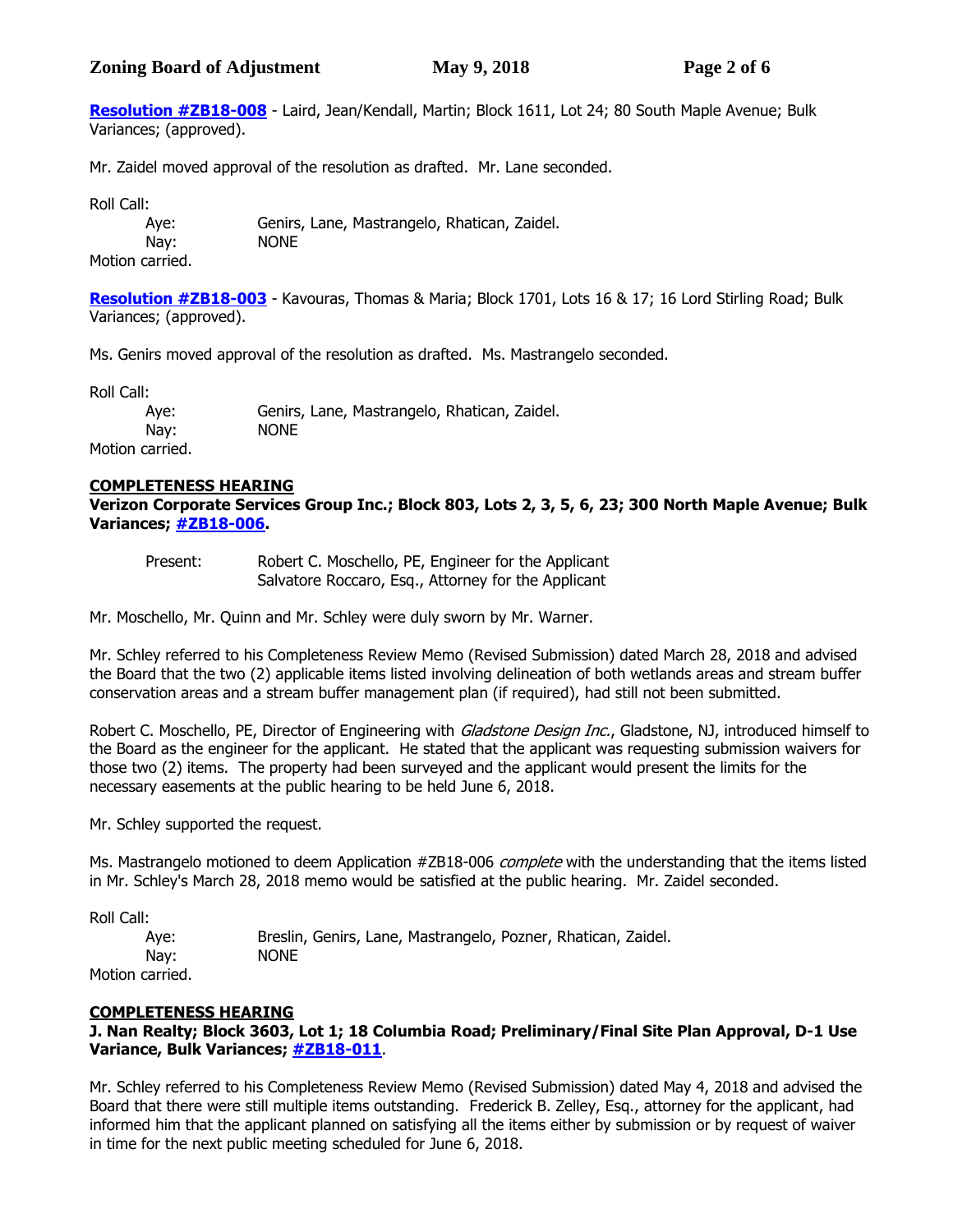Mr. Lane motioned to deem Application #ZB18-011 *incomplete.* Ms. Genirs seconded.

Roll Call:

Motion carried.

Aye: Breslin, Genirs, Lane, Mastrangelo, Pozner, Rhatican, Zaidel. Nay: NONE

# **COMPLETENESS HEARING**

## **Site Aquisitions LLC (Tesla); Block 8501, Lot 39; 403 King George Road; Preliminary/Final Site Plan, D-1 Use Variance; [#ZB18-013](http://www.bernards.org/Board%20Of%20Adjustment/Applications/2018/ZB18-013%20Site%20Aquisitions%20LLC%20Tesla.pdf)**.

Mr. Schley referred to his Completeness Review Memo dated April 25, 2018 and advised the Board that there were still multiple items outstanding. Robert Kasuba, Esq., attorney for the applicant, had informed him that the applicant planned on satisfying all the items either by submission or by request of waiver in time for the next public meeting scheduled for June 6, 2018.

# **COMPLETENESS AND PUBLIC HEARING**

**Carney**, **John J. & Patricia**; **Block 2101, Lot 11; 57 Berkeley Circle; Bulk Variances; [#ZB18-001.](http://www.bernards.org/Board%20Of%20Adjustment/Applications/2018/ZB18-001%20Carney.pdf)**

Present: John J. Carney, Applicant

Mr. Carney, Mr. Schley and Mr. Quinn were duly sworn by Mr. Warner.

John J. Carney, applicant residing at 57 Berkeley Circle, Basking Ridge, NJ, explained to the Board that he was requesting a variance for fence height in the front yard. The fence was black aluminum and 4'-6" high which exceeded the maximum height for a fence in the front yard and added that since he had a corner lot, there were actually two (2) front yards. He testified that there was a bear who frequently visited his yard where his three (3) dogs ran loose and then showed the Board a picture of the bear which he had on his cell phone. Mr. Warner advised him that the picture would have to be submitted in paper form and would be marked **Exhibit A-1.** 

In addition, Mr. Carney proposed to install a hot tub at the back of an existing deck which would be used by his daughter for physical therapy. Based on the definition provided in §21-3.1, the proposed spa was considered a pool which required relief for not being "located behind the rear building line of existing residential structures on adjoining lots." Mr. Carney noted that because his lot was on a cul-de-sac, there was no conforming location on the property for the spa.

Mr. Carney testified that no trees would be removed and that he would plant shrubs along portions of the fencing to act as a buffer. He added that there would be no significant visual change in the property and that the spa would be barely visible from Carteret Street and not visible at all from Berkeley Circle.

In response to a question from Ms. Genirs, Mr. Carney testified that he had spoken to the neighbors and that they had no issues with the proposed projects. He added that he had taken the photos submitted with the application some time during the past winter and that they accurately depicted the property as it existed at the time of the hearing.

Mr. Carney stipulated, as a condition of approval, to all of the items listed in Mr. Schley's General Comments Memo, dated April 25, 2018.

Hearing no further questions or comments from the board members, Chairman Rhatican opened the hearing for comments or questions from the public. Hearing none, he closed that portion of the hearing.

After deliberating, the board members felt that the applicants had satisfied the positive criteria required for a "c(1)" or "hardship" variance for the spa and a "c(2)" or "flexible c" variance for the di minimis nature of the nonconformity in fence height. They also felt that the applicants had satisfied the negative criteria.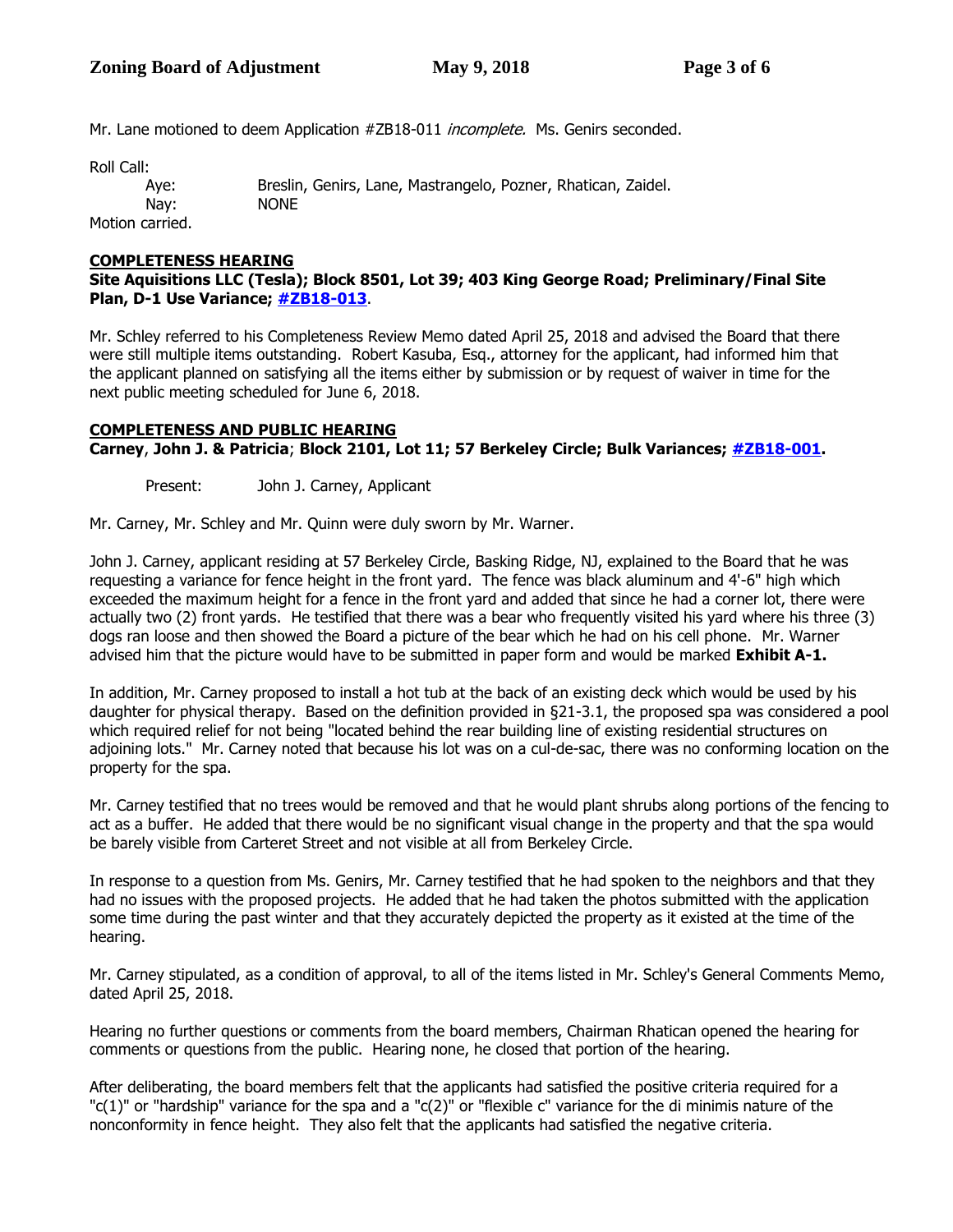# **Zoning Board of Adjustment** May 9, 2018 **Page 4** of 6

Ms. Genirs moved to deem the application complete and to direct the Board Attorney to draft a Resolution memorializing the Board's decision to grant the application for variance relief requested by the applicants subject to the conditions stipulated to by the applicants and as stated during deliberations. Ms. Pozner seconded.

Roll Call:

Aye: Breslin, Genirs, Lane, Mastrangelo, Pozner, Rhatican, Zaidel. Nay: NONE Motion carried.

**COMPLETENESS AND PUBLIC HEARING**

**Surett, Richard & Kimberly; Block 5504, Lot 5; 5 Runyon Drive; Bulk Variance; [#ZB18-009.](http://www.bernards.org/Board%20Of%20Adjustment/Applications/2018/ZB18-009%20Surett.pdf)**

Present: Richard Surett, Applicant

Mr. Surett, Mr. Schley and Mr. Quinn were duly sworn by Mr. Warner.

Richard Surett, applicant residing at 5 Runyon Drive, Basking Ridge, NJ, stated that he was requesting relief from §21-18.1 which requires that pools be located "behind the rear building line of existing residential structures on adjoining lots." Because of the orientation of the neighboring house on Lot 6, Mr. Surett testified that there was no conforming location on his property for placement of the pool.

Mr. Surett further testified that he had taken the pictures submitted with the application and that they accurately depicted property as it existed at the time of the hearing. In addition, he had spoken to the neighbors and they had no issues with the proposed pool location.

Mr. Breslin and Ms. Genirs questioned why there was no landscaping proposed to buffer the pool. Mr. Surett responded that he had offered that option to both neighbors and they were not concerned.

Mr. Quinn noted that there was a discrepancy between the "Existing Lot Coverage" numbers on the plan. Mr. Surett agreed to have the plans revised to eliminate the discrepancy and to include revisions requested in Comment #3 in Mr. Schley's General Comments Memo dated April 25, 2018. As a condition of approval, Mr. Surett stipulated to complying with all the remaining comments in that memo.

Hearing no further questions or comments from the board members, Chairman Rhatican opened the hearing for comments or questions from the public. Hearing none, he closed that portion of the hearing.

After deliberating, the board members felt that the applicants had satisfied the positive criteria required for a "c(1)" or "hardship" variance. They also felt that the applicants had satisfied the negative criteria.

Mr. Zaidel moved to deem the application complete and to direct the Board Attorney to draft a Resolution memorializing the Board's decision to grant the application for variance relief requested by the applicants subject to the conditions stipulated to by the applicants and as stated during deliberations. Ms. Mastrangelo seconded.

Roll Call:

Aye: Breslin, Genirs, Lane, Mastrangelo, Pozner, Rhatican, Zaidel. Nay: NONE

Motion carried.

## **COMPLETENESS AND PUBLIC HEARING**

**Lavoura, Carlos & Liliana; Block 706, Lot 8; 14 Glen Avenue.; Bulk Variance; [#ZB18-010.](http://www.bernards.org/Board%20Of%20Adjustment/Applications/2018/ZB18-010%20Lavoura.pdf)**

Present: Carlos & Liliana Lavoura, Applicants

Mrs. Lavoura, Mr. Lavoura, Mr. Schley and Mr. Quinn were duly sworn by Mr. Warner.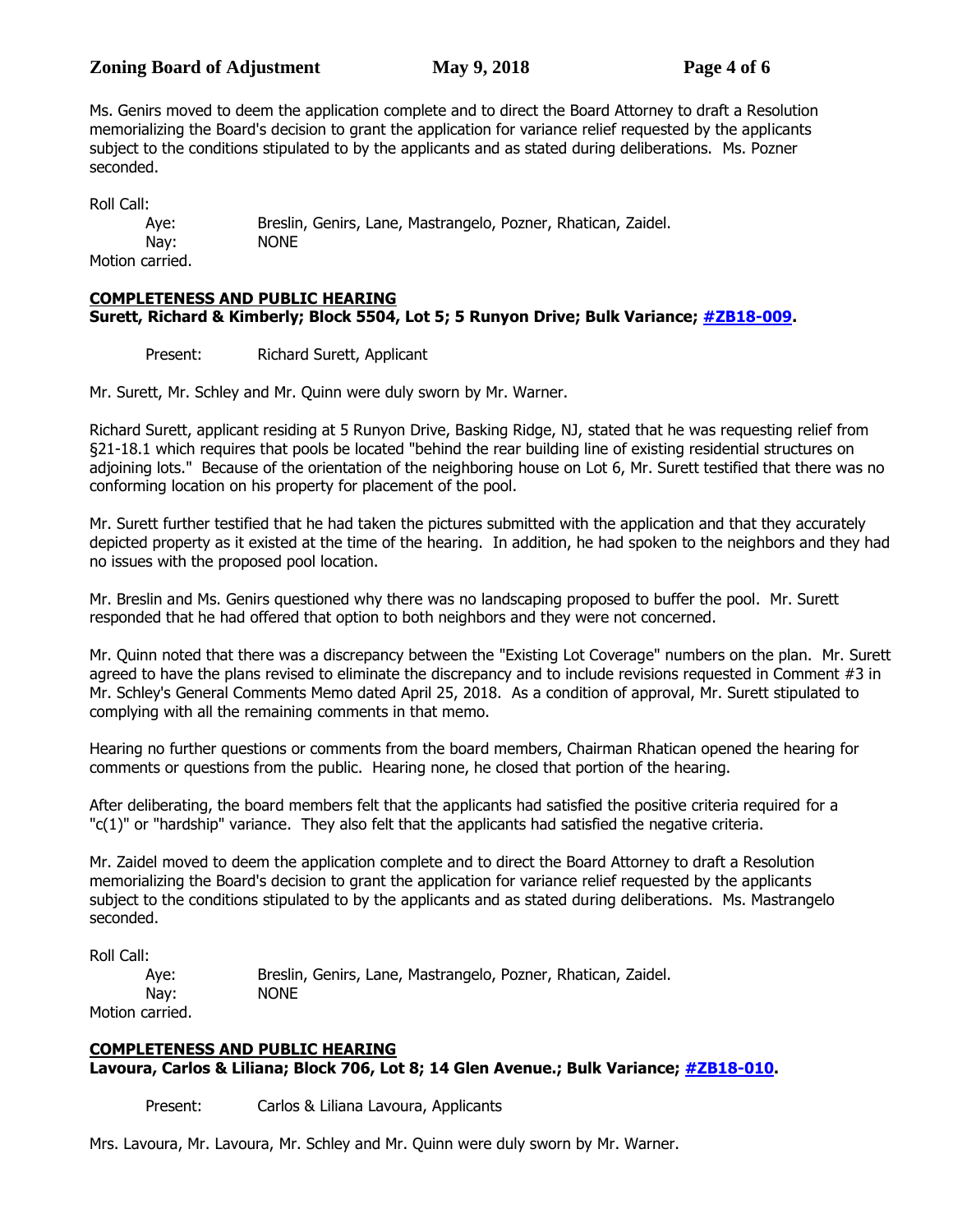Carlos Lavoura, applicant residing at 14 Glen Avenue, Basking Ridge, NJ, stated that he and his wife, Liliana, were requesting relief for maximum lot coverage in the R-6 Residential Zone for an existing pool and proposed patio. He testified that when the pool was installed, the concrete decking around the pool was enlarged from 1' wide to 3' wide to allow for the safety cover's anchoring system. He also testified that in order to comply with §21-18.1 ("pool shall be located behind the rear building line of existing residential structures on adjoining lots"), the pool had been placed farther back on the property requiring a longer walkway and hence, more impervious coverage. He noted that there was no walkway from the existing patio to the pool.

Chairman Rhatican, Mr. Breslin, Mr. Zaidel and Ms. Genirs expressed concern that the amount of impervious coverage requested by the applicant was excessive. Given the fact that the existing lot coverage already exceeded the maximum for the zone, they asked the applicants to reduce the additional requested amount. A discussion ensued and the applicants stipulated to an overall 400 square foot reduction in the amount of impervious coverage requested. The applicants would be allowed to make that reduction however they saw fit.

In response to questions from Ms. Mastrangelo, Mr. Lavoura testified that he had spoken to the neighbors and they had no issues with the project. He also stated that he had taken the photos submitted with the application and that they accurately depicted the property as it existed at the time of the hearing.

Hearing no further questions from the board members, Chairman Rhatican opened the hearing for questions and comments from the public. Hearing none, he closed that portion of the hearing.

After deliberating, the majority of the board members felt that the applicants had satisfied the positive criteria required for a "c(2)" or "flexible c" variance. They also felt that the applicants had satisfied the negative criteria.

Ms. Genirs moved to deem the application complete and to direct the Board Attorney to draft a Resolution memorializing the Board's decision to grant the application for variance relief requested by the applicants subject to the conditions stipulated to by the applicants and as stated during deliberations. Ms. Pozner seconded.

Roll Call:

Aye: Breslin, Genirs, Lane, Mastrangelo, Pozner, Rhatican, Zaidel. Nay: NONE Motion carried.

# **COMPLETENESS AND PUBLIC HEARING Snyder, Gregory; Block 2001, Lot 11; 26 Ash Street; Bulk Variance; [#ZB18-008.](http://www.bernards.org/Board%20Of%20Adjustment/Applications/2018/ZB18-008%20Snyder.pdf)**

Present: Gregory Snyder, Applicant

Mr. Snyder, Mr. Schley and Mr. Quinn were duly sworn by Mr. Warner.

Gregory Snyder, applicant residing at 26 Ash Street, Basking Ridge, NJ, advised the Board that he was requesting relief for the maximum lot coverage allowed in the R-7 Residential Zone in order to construct a patio behind the existing home and to widen his driveway. He added that he was removing a portion of the driveway which was currently nonconforming (within 5' of a side property line) to bring it into conformity.

Responding to a question from Mr. Zaidel, Mr. Snyder testified that he had taken the pictures that were submitted with the application and that they accurately depicted the property as it existed at the time of the hearing.

Mr. Zaidel noted that if the application were approved as is, the property would be significantly over the maximum allowable lot coverage and questioned the need for widening the driveway all the way down. Mr. Snyder responded that because the property had no public street frontage and it was a shared single lane driveway, there was no room for visitors to park except on the grass.